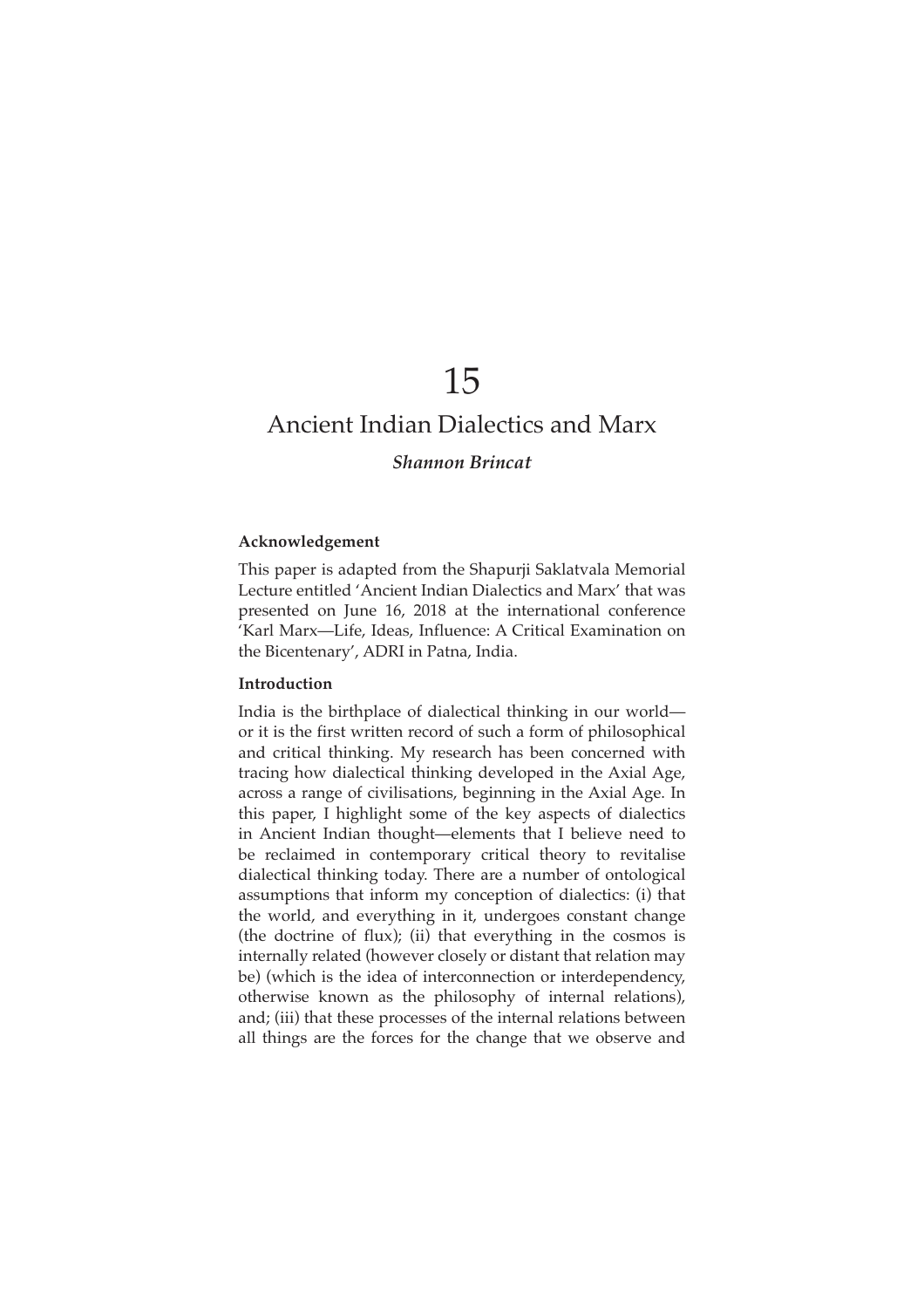experience as humans in the phenomenal world. Humankind has been fascinated with this constancy of flux, desiring to better understand this existential given of our word between interdependency, internal relations, and change. Yet this has also been equally concerned with a knowledge interest: to help direct ourselves, to guide humanity toward a more emancipatory future. And my firm belief is that the best way to understand our world—and perhaps even guide this process of change toward desired ends—is through dialectical analysis. It is not only the best approach for grasping transformation and change, it is the *only* one that takes this ontology as the basis of its method. This is why dialectics was so fundamental to Marx's thought, and why I think it must remain so for any self-professed critical theory of society today.

We can examine dialectics in any number of ways. Firstly, we could focus on the way it has been defined or how it has been conceived by individual thinkers. This this would mean particular forms of dialectics would then stand in for the whole (i.e. the Hegelian system). Whilst there is much to say about how such towering figures advanced dialectical thinking in some of the most important and profound ways, they do not cover all of its aspects nor are they without their significant limitations (Hegelian objective idealism, for example). Secondly, we could look at how a particular school of dialectical thought deploys this form of analysis (i.e. Dialectical Materialism, or Daoist Dialectics, and so on). But this would only broaden the circle by degree—certain forms necessarily excluded. The third option, and what I have undertaken in my research, is to define dialectics by its constitutive elements: its logical components (from noncontradiction to context, from vantage point to syllogism and many others); its methods (such as dialogue, and open-ended, truth seeking inquiry); and its ontology (internal relations and flux). It is from these expansively defined constitutive elements that we can then examine how dialectics has been composed and added to, expanded and contracted, in human thought—whether of individual dialectics or dialectical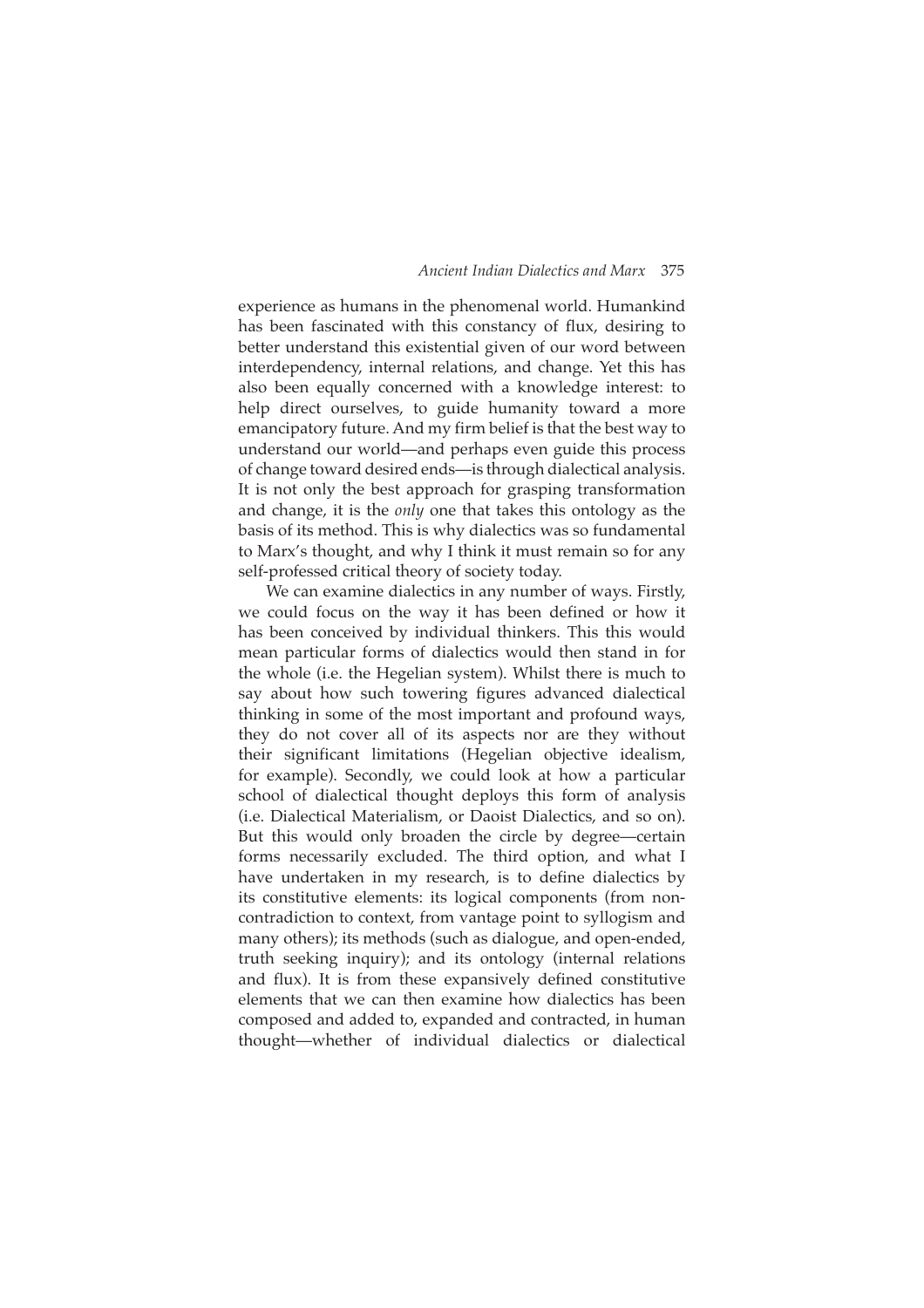schools—over time. Using this constitutive method allows us to do at least four things: to historically trace how dialectics has emerged to what it is today; to compare the various forms of dialectical thinking as against other dialectical forms, schools, and individual thinkers; to evaluate different dialectical forms by what they emphasise and what they leave out in their dialectical analysis; and to a purposive reconstruction—one that is more inclusionary of the many different strands of dialectics and which can retrieve those aspects otherwise lost or down-played. Taken together, this can help lead us toward a more robust method of dialectics for thinking through today's problems.

We can identify dialectical thinking thousands of years before it was understood by Hegel and mastered by Marx, by tracing its origins outside of the Western philosophical canon, and instead locating its emergence from the period that Karl Jaspers named the Axial Age (so from around 800 BCE to around 300 or 200 BCE). This historical narrative identifies a number of civilisations that begin to pivot (hence the name) as if on an axis—away from long accepted myths and localised knowledge towards thoughts of *transcendence*. Transcendence is not in the Kantian sense but rather a shift toward secondorder thinking, largely beginning with movements in thought to speculation about the cosmos and our relation to it, rather than acceptance of myth or deity. It is in this moment of the socalled 'Great Transformation' that dialectical thinking emerges, and in ways that reveal it to be seemingly global (though not universal) in its formation. That is, dialectics emerges across a variety of cultures whose contact was minimal though by no means independent of each other.<sup>1</sup> And from here we can observe the remarkable shared characteristics across the Vedic, Buddhist, Daoist, Greek, Jewish, Persian, and on into Islamic and Scholastic dialectical systems. This begins within the Axial period, as Jaspers wrote:

"What is new about this age...is that man becomes conscious of Being as a whole, of himself and his limitations. He experiences the terror of the world and his own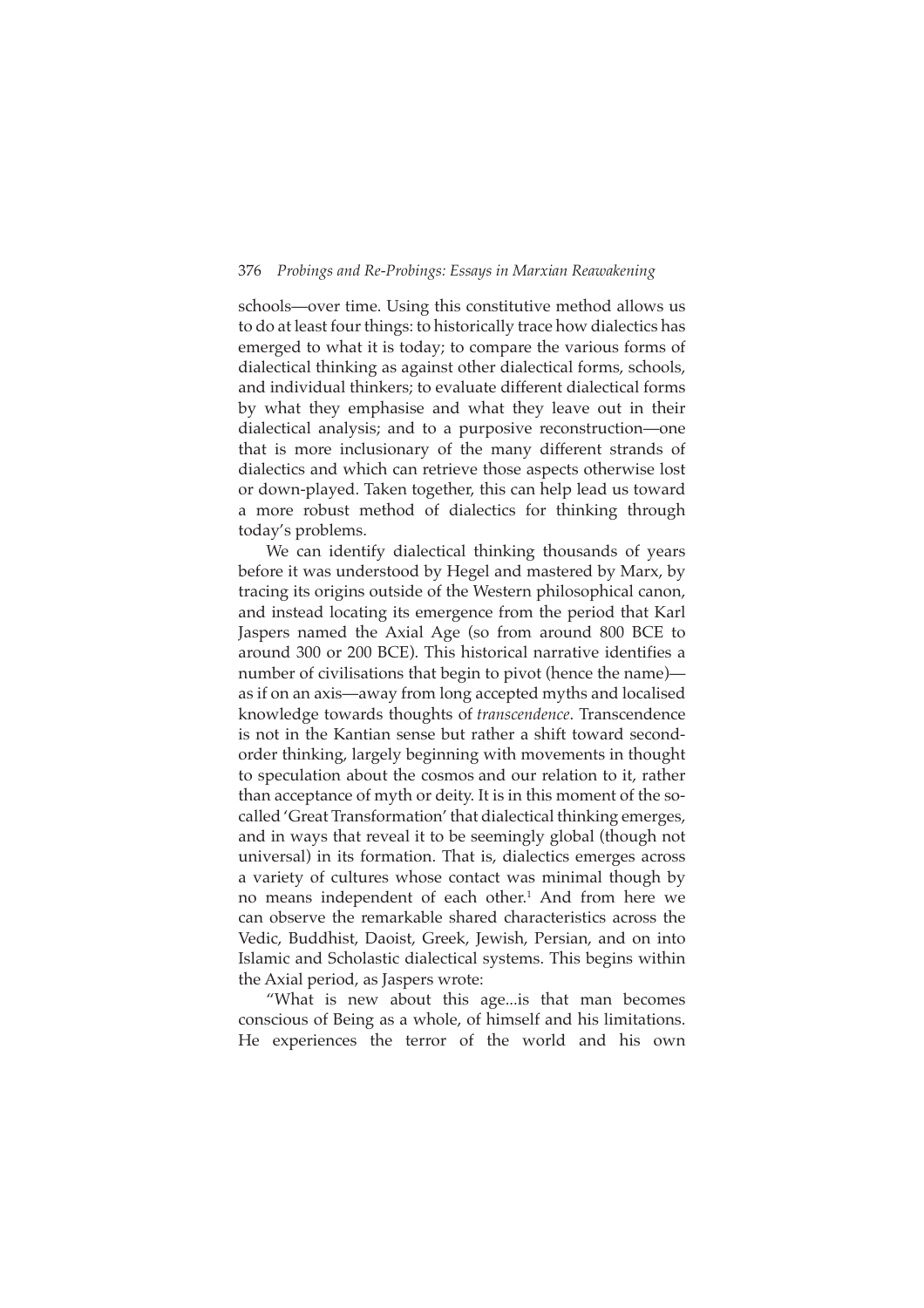powerlessness. He asks radical questions. Face to face with the void he strives for liberation and redemption. By consciously recognising his limits he sets himself the highest goals."<sup>2</sup>

By approaching this era via the historical record provided in philosophical texts, we can begin to move beyond the usual tropes that dismiss these dialectical systems under gross misunderstandings: that Indian dialectics remains magical (or lost to the domination of the Brahmins); that Budhist dialectics remains mystical (concerned with release of the soul and not release on earth); or that Daoism remains strictly authoritarian (via its veneration of monarchy rather than balance). There is ample evidence of such readings, to be sure. But they do not cover everything, nor does their presence taint everything else so that these systems must be dismissed in their totality. Rather, it is more productive for us to reconstruct these dialectical systems in order to find what we can use of them today: to retrieve from them old or lost ways of thought that can help us to analyse and understand social life today…

# **So What is Dialectics?**

Dialectics means many things, to many different people. But consistent across most of its forms are three elements: an ontology of flux and relations, methods of dialogue and logic, and a purpose (or knowledge-interest) in the possibility of consciously directing change. Dialectics is not a theory and does not do anything: instead, I think it is best conceived as a way of thinking—an 'approach' to thought itself—that helps one to bring into view the relations between things and the possibilities for change within this expansive context of interactions. This is its unique feature and the reasons for its utility for research and critical thought.

The ontology of flux is relatively uncontroversial as nearly everyone would agree that change is constantly taking place in some form—'one can never step into same river twice' as the old saying of Heraclitus reminds us. The unique aspect of dialectics here is that the emphasis on flux forces analysis to include how things happen as part of what a thing or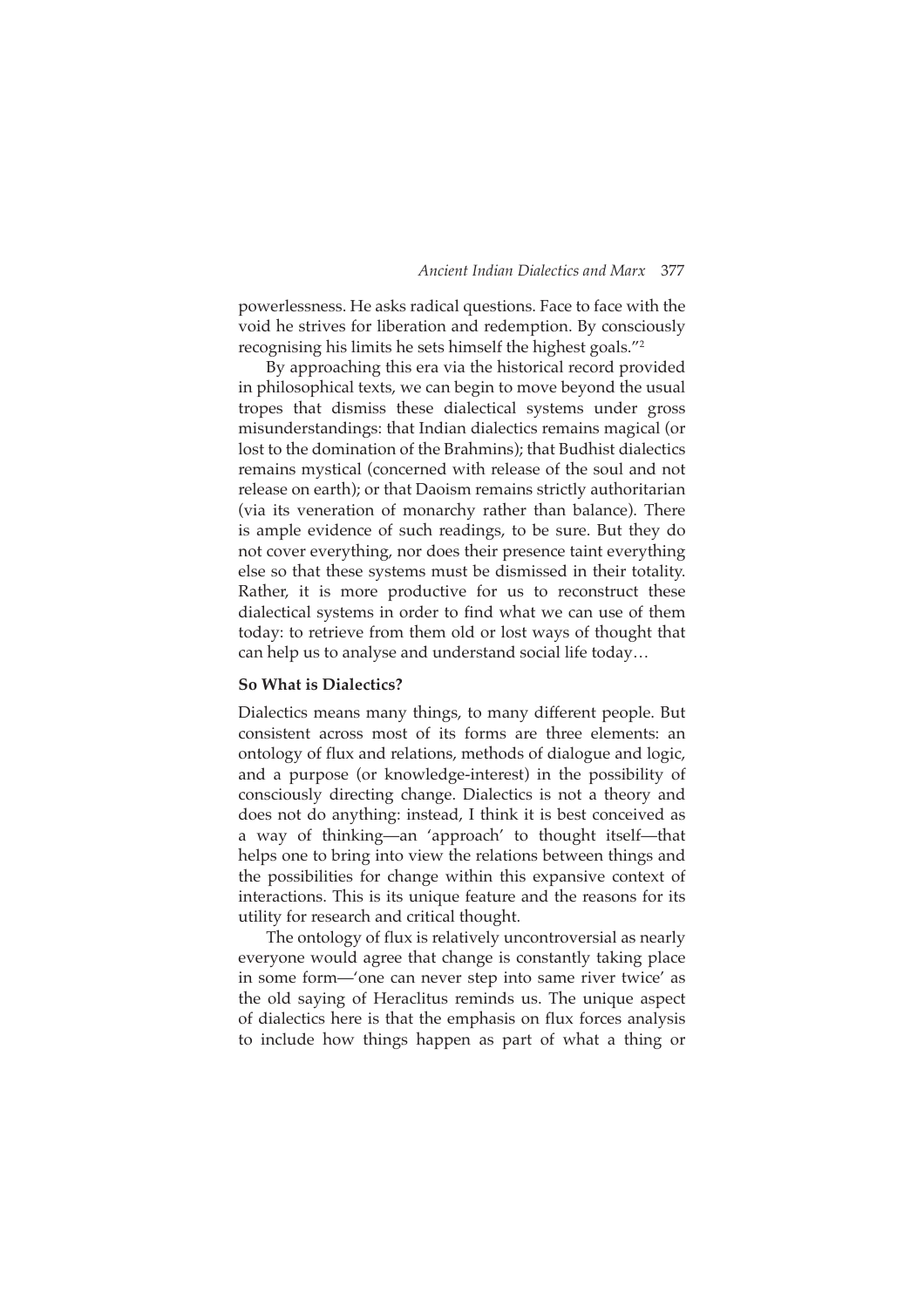phenomena is. It is not a simple cause/effect model other surfaced notion of causation but a historical and relational notion of change. It replaces the idea of a thing or phenomena as separate and static, with "process"—process contains the things history and its possible futures as the thing in-itself. Hence Marx saw the historical relation of capitalism as the conditions of emergence for communism. The key aspect of dialectics is that it places reality as flux at the forefront of its analysis.

The methods of dialogue are also relatively straight forward. For example, some of the first forms of dialectical thinking in Ancient India adopted a question/answer method between various ascetics, the so-called *vāda-vitandā* approach. In the Western canon this method is best known through Plato's dialogues that involve the method of Elenchus (how two or more people engage in a debate over a specific problem until they reach a point of contradiction and attempt to work through it to resolution or exhaustion). Sometimes these dialogical forms become so sophisticated that they develop into fully articulated or formalised systems of logic: and we can observe these in Ancient India through Nyaya logic, and also in the Gelugpa Budhist tradition (that continues today in Tibet), or even the closed logic of the Christian Scholastics. It was this openness to critique that typified the Axial period in the Upper Ganges where the many different orthodox and heterodox schools competed and integrated many ideas and concepts throughout this formative period.

Yet if there is one key part of dialectics that I would emphasise—and one that has also been consistently affirmed by Professor Bertell Ollman, the leading figure in Marxistdialectics as well—it is the philosophy of internal relations. This could be otherwise labelled the study of the 'relations inside the whole' because 'internal' may wrongly imply we are looking at the individual make-up of a particular thing/ object, when we are in fact concerned with the whole in which it relates.The philosophy of internal relations treats the relations in which anything stands as essential parts of what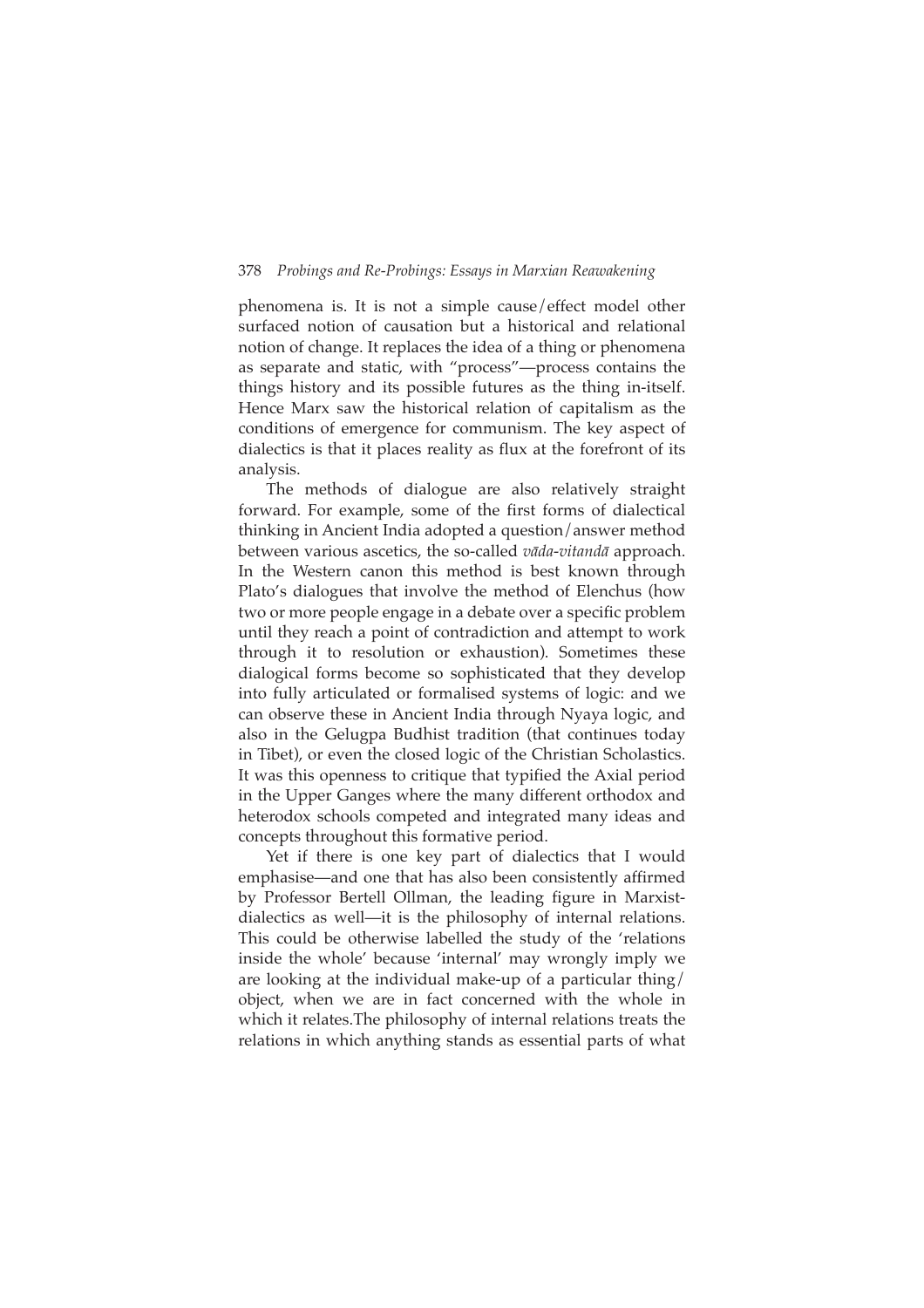that thing is: the parts of the whole are not separated from each other but are inherently related. Changing one part of one thing, changes all the other individual units and the whole as well. As such, the assumed identity of one thing, abstracted and separated from all others, is not really the thing in-itself but is mere appearance: one-sided, and ultimately false. And this is really the revolutionary aspect of dialectical thinking because it overturns the commonsensical and superficial view that makes things/objects appear static and independent of one another, leading to distorted and incomplete picture because these relations are abstracted away. Instead, dialectics looks at how a certain thing or phenomena has become what it is, and, the broad set of relations (its interactive context) in which it is located. The philosophy of internal relations goes to the history of the thing and its possible futures in relation to all other things. So whereas non-dialectical thinkers look for external causal agents to explain change, dialectical thinkers attribute the main responsibility for all change to the inner contradictions of the system in which it occurs and which form the possible tendencies—the horizon—of future change. But these are tendencies only: dialectics is not a teleology leading to prediction or some determined end.

Now, in West this philosophical tradition of internal relations stretches from Parminides, through to Spinozza and Hegel, to Marx and Dietzgen. But it has earlier and non-Western counterparts that formed in ancient India. For example, Buddhism's notion of (Pratītyasamutpāda) 'interdependent origination' that draws attention to the realisation that every *thing* and every *event* is the result of previous *things* and *events*. Here, no *thing* or *event* is born of itself—a thing is both 'that which *is* put together' and 'that which *puts* together'. We can think of later examples, outside of India, such Daoism's Ten Thousand Things (sometimes translated as 'myriad creatures'). This phrase expresses the multiplicity of things in the phenomenal world (all things under 'sky and earth'), not only in their status as objects (with internal yin/yang forces) but in their relations with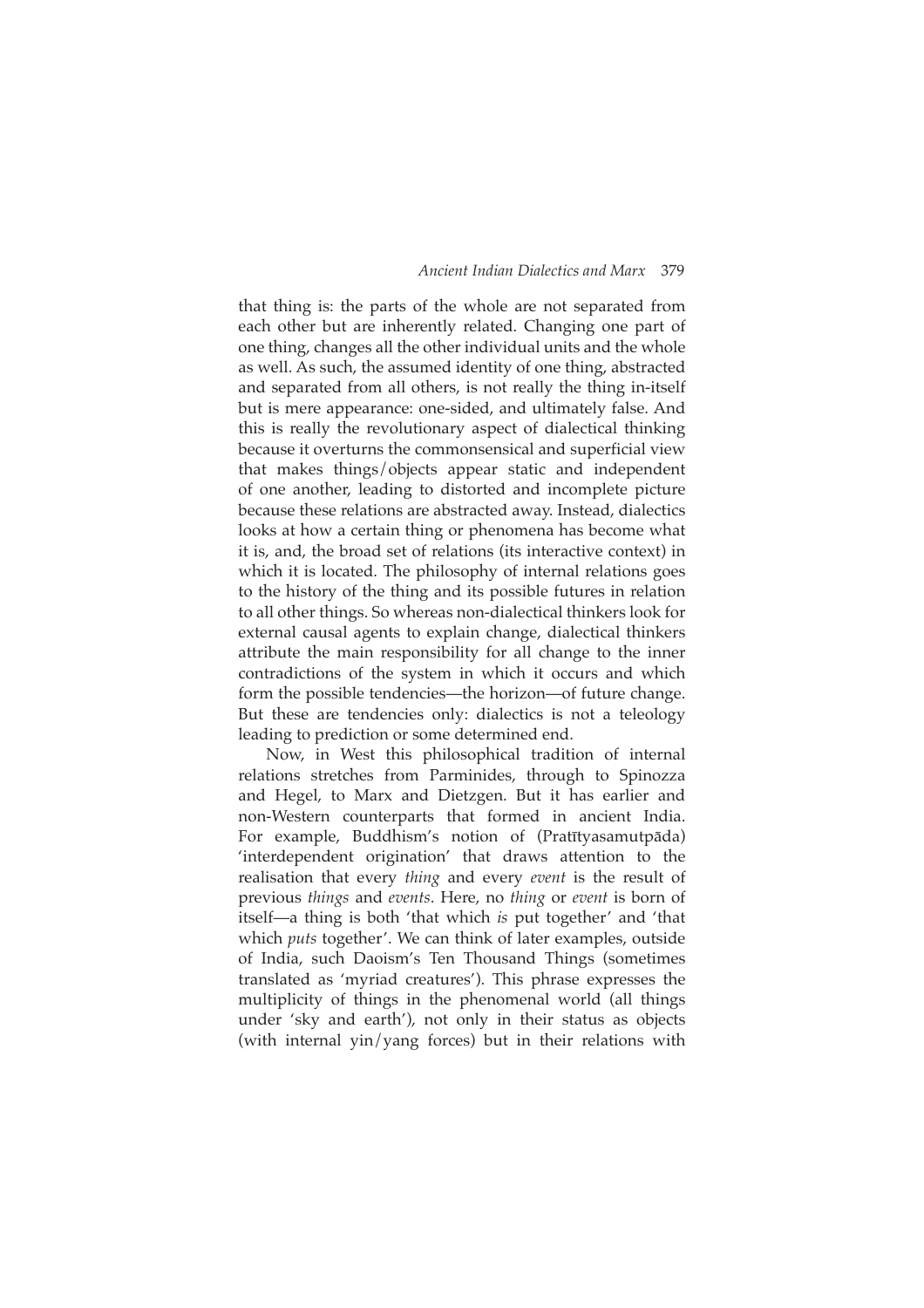one another that produces the cosmic constancy of change. A passage from the *Zhuangzi* states: "So we say: That is derived from This, and This is also dependent upon That."

It is this relationalism that, in turn, leads to the dialectical notion of change symbolised as a spiral. So perhaps best known is Engels account that, following Marx, says that dialectics reveals that everything is made of the mutual penetration of polar opposites (or contradiction), and the negation of this relation leads to gradual change. He calls this the 'spiral form of development'—Or what Katie Brown calls the 'cycles of elevating proportion'. Change progresses in a spiral-movement (i.e. it is not circular or necessarily progressive).<sup>3</sup> Nothing is lost in this process; new things arise in their interconnection with others, and preserved in the arms of the spiral. This spiral image does not make an implicit judgement on whether change is progressive or regressive, it is what is possible within given relations themselves.

Dialectical thinking is not particular or unique to any civilisation but emerged across a range of civilisations during the Axial Age, albeit in ways that differ in terms of emphasis according to the social problems that this form of critical thinking was directed (i.e. some who emphasise change/ flux, others on dialogue, and logic, others on relations). What appears common to them all is the use of dialectics in terms of exploring metaphysical questions. When myth and accepted custom were questioned, it was dialectics—the method of doubt—that was germane to open discussion on questions that could not be proven or demonstrated.

The shift—the axis—in human consciousness that took place in India, and elsewhere, involved three changes:

 the movement from the mythos/mundane to the transcendental or metaphysical;

 the beginnings of a recognition of historical unity (or what Jaspers calls 'solidarity');

 and the realisation of 'historical self-comprehension', the idea that humans could direct their own history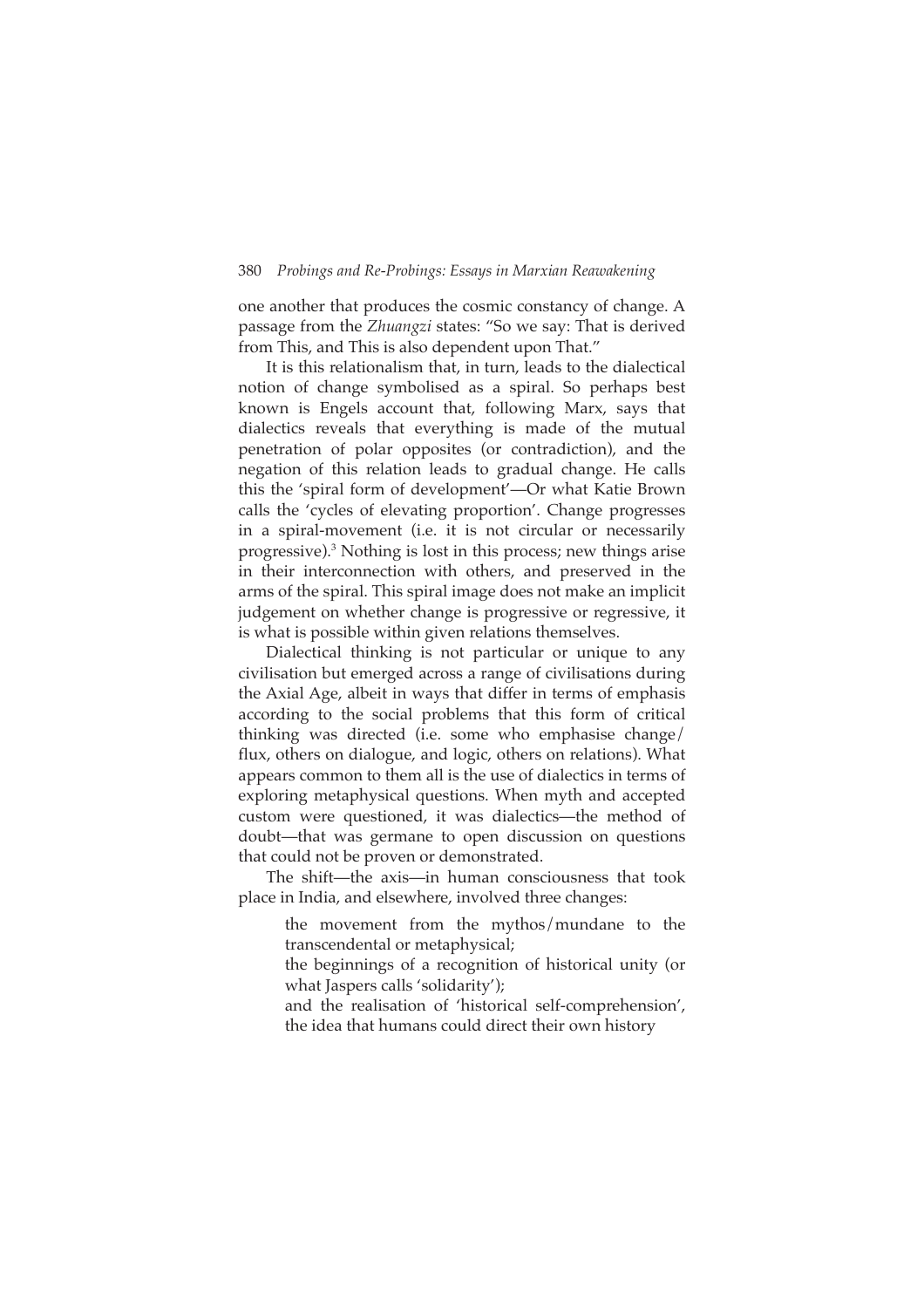In this milieu, thinking was greatly advanced by taking a dialectical approach: thinking became its own object; critical thought was used to attempt to convince or persuade others (and hence the importance of rational argumentation and dialogue); the exploration of contradictions and opposites that remained related to one another rather than considered as binary or exclusive; and perhaps most importantly, the questioning of all previously accepted ideas, customs, and traditions. In this revolutionary period thinkers began to ask "radical questions":

All this took place in reflection. Consciousness became once more conscious of itself, thinking became its own object. Spiritual conflicts arose, accompanied by attempts to convince others through the communication of thoughts, reasons and experiences. The most contradictory possibilities were essayed… opposites which nonetheless remained related to one another, created unrest and movement to the very brink of spiritual chaos…. As a result of this process, hitherto unconsciously accepted ideas, customs and conditions were subjected to examination, questioned and liquidated. Everything was swept into the vortex.<sup>4</sup>

There were sociological and material conditions that provided the context for this shift and which where shared across all of these civilisation regions: the formation of small citystates with independent (or sovereign) existence; reciprocal intercourse of trade; massive improvements in agriculture; and widespread urbanisation. The question of the degree of inter-civilisational cross-fertilisation of ideas between these civilisations, and especially dialectics as a method of thought, can only be speculated on.

Jaspers gives an unfortunate religious and Eurocentric interpretation to this process—how he "orders" history which we can readily dismiss. Rather, the most important question when ordering this history is looking for the "profound common element" to these Axial Age civilisations which, I argue, lies in how each of these societies began to think dialectically. Regardless of the degree of the interrelation between these civilisational groups (something that only future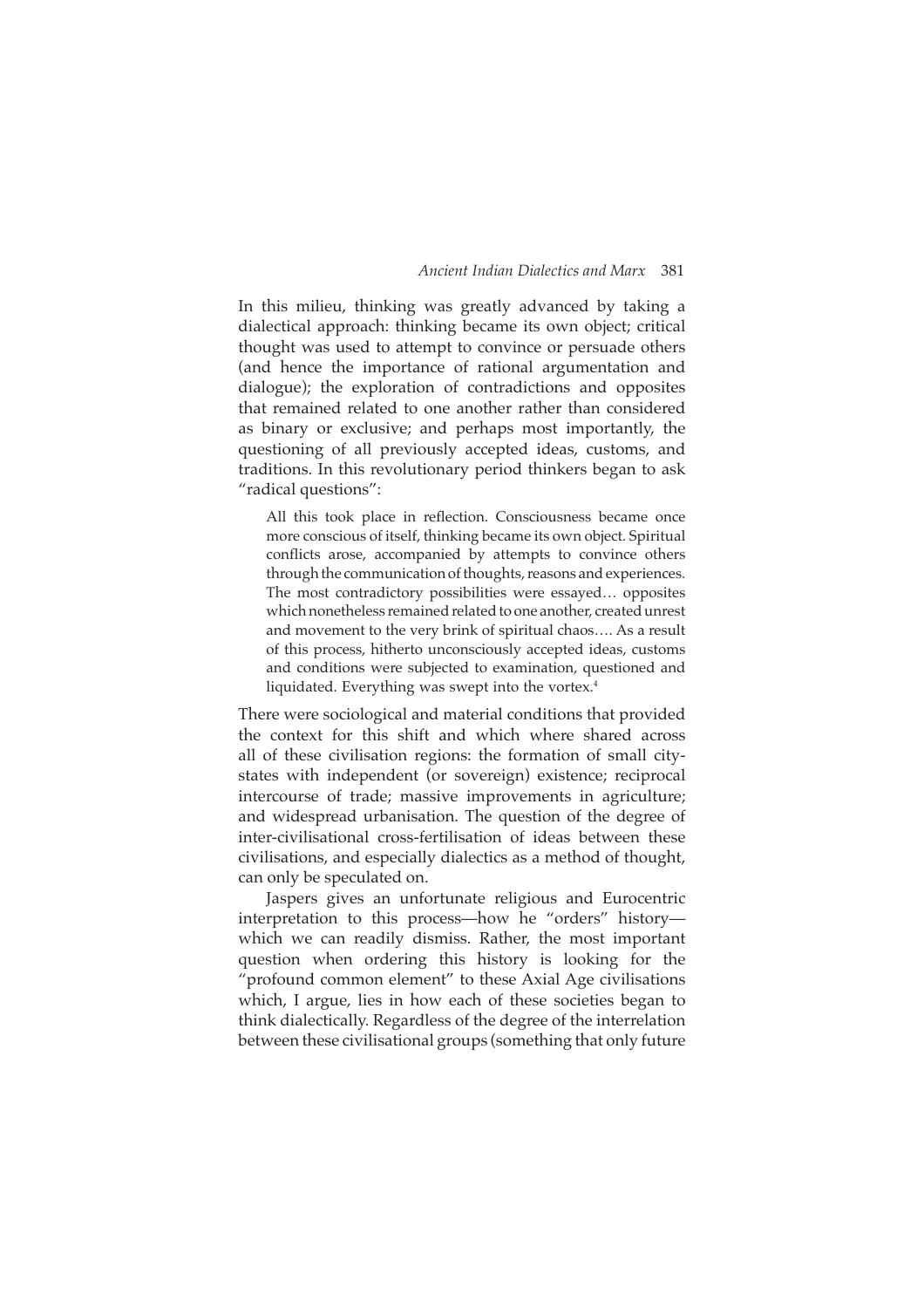historical work will be able to uncover) all of these civilisations developed sophisticated dialectical systems because of an urgent imperative or knowledge interest to: think through oppositions/contradictions as inherently related. Rather than conceptualising beginning/end, dark/light and so on as binary oppositions and separate, thinkers began to see them as correlatives, that is, mutually implicated in the other. This breakthrough allowed these societies to engage with new transcendental and metaphysical questions in an open form, that of rational dialogue between opposed ideas rather than through force or authority—and this was especially true in Ancient India through the orthodox dharsanas, the heterodox schools, and the ascetics and Renouncers…). In the absence of old accepted traditions of authority (like myths or tribal kings), and in societies in which no class or sect dominated, each had to settle their metaphysical conceptions through critical thinking. In these conditions dialectics became a key tool and weapon one wielded by a new intellectual elite: the ascetics in India, wandering thinkers in China, philosophers of Greece, prophets of Israel and so on.

Axial Age civilisations began to think dialectically because they were confronted with similar social conditions, such as the massive transformation from agrarian into urban centers, and faced similar metaphysical questions under the loss of old sources of legitimacy or authority or tradition, such as the post-Vedic system in Ancient India. We have vast amounts of evidence in the philosophical texts that have survived to us that reveal how dialectics was a unifying thought process across the Axial Age civilisations. This literature documents exactly how the various movements and schools, or sometimes even individual thinkers, began to think dialectically. And underlying all these intellectual movements was a shared goal of "mutual comprehension." That is, even though they were each "concerned about the same problems" they were *not* bound by the same truth, which therefore required a methodology to be able to assent to contending "propositions."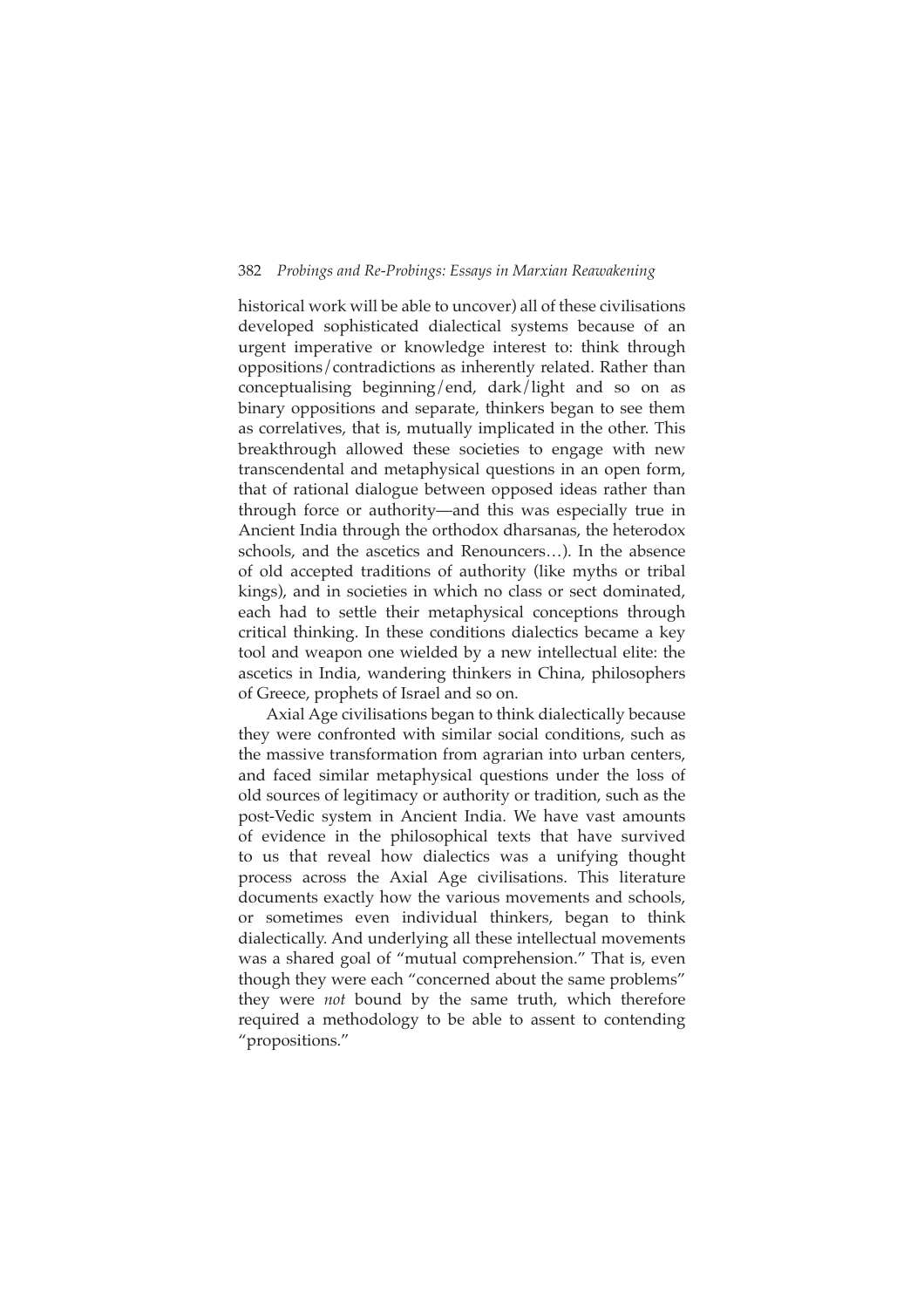# **Ancient Indian Dialectics**

The first forays into dialectics in India shared a common social problem with other Axial civilisation: extreme social disparities under hierarchical divisions, and, a period of profound technological, productive, and social growth. After the composition of the Vedas (between 1500-800 BCE), India in its so-called Classical or Brahmanic period (between 800- 200 BCE)—a timeline that fits within Jasper's Axial Age—was a land of profound change. It was a time when traditional practices, beliefs, and interpretation of the Vedas were reassessed… Out of this milieu would come many schools of thought—Hindu, Budhist, Jainist and other schools, the heterodox and the orthodox Darśanas, individual mystics and Renouncers—all locked in deep disputes over metaphysics that was of fundamental consequence for religious and social order as a whole. Indeed, these remain at the core of Indian social-life today.

The East Ganges basin, east of modern-day Patna, was the focus of this Axial revolution*.* The Brahmana of the Hundred Paths (Satapatha *Brāhmana*) offers a reason for this site: that the Gadank river had never been "burnt over" by Agni (Vaisvanara), the messenger and fire god in Vedic thought. It meant the Orthodox Brahmins of the Western Doab (those from the so-called 'land of the holy stages') had not penetrated beyond this point.<sup>5</sup> In this place between a western orthodoxy and an emerging heterogeneous, urban society in the east provided the site for intense social and intellectual disputes that would propel Indian's Axial Age. What was unique was not just the overall material development that I have already highlighted (such as urbanisation, improvements in agriculture, and small kingdoms) but the new intellectuals and the awareness of change that led radical innovative thinking. So from the worldview of Vedic ritualism gave way to philosophical speculations on the relation between immanence and transcendence.

The texts to which dialectical thinking would be first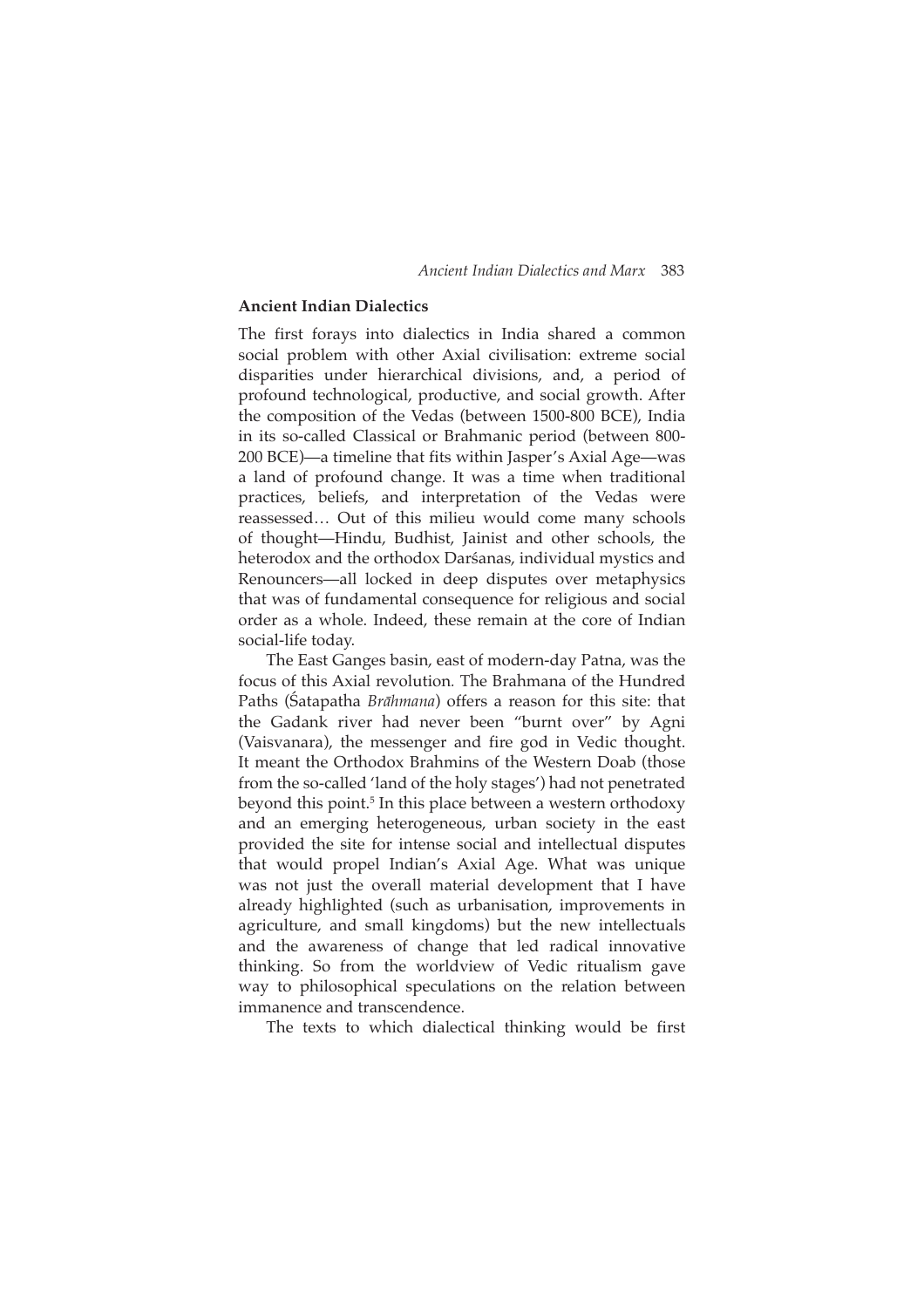applied in Ancient India are some of the earliest examples of written philosophy: the *Rigveda* and on into the *Ramayana* and *Mahabharata*. The *Rigveda* contains passages that trace cosmogonic speculation, with its hymns on deities (especially in Books 1-10) that examine the origins of the universe and god,<sup>6</sup> and its later interpretation offer early attempts to think through the contradictions that arise when the mind speculates on the nature of cosmic origins. As is well known, there were numerous cosmogonies and no single or standard cosmogony within Ancient India, or indeed contemporary Indian thought. This hotbed of contested ideas of cosmological origins provided highly fertile soil for the development of dialectical thinking into the nature of the phenomenal and metaphysical. Arguably, it is the *Nāsadīya Sūkta* (0:129-6), one of the cosmogonic hymns, that expresses most clearly the type of speculation that would propel dialectics forward. This hymn it attempts to think through the seeming opposition of being/ non-being at the point of creation, that is, to think beyond the impasse between the divine or autogeneration of the cosmic idea. But it breaks off at the point of answering this: positing that this may never be knowable. Even more important that in its open skepticism, is how the texts raises ideas of other worlds, dawns, and times—speculations that provided the grounds for thinking through to the transcendent during the Axial Age.

In turn the *Bhagavad Gita*, juxtaposed the polarities of good and evil, creation and destruction, in both a metaphysical and spiritual sense and for their profundity in thinking through relations of opposites.<sup>7</sup> More specifically, it is the delusion of the binary opposition between good/bad that is said to be one of the principle sources of error.<sup>8</sup> One of the first to instances of 'both-and' thinking operative in the *Bhagavad Gita* in the dialogue between Arjuna and Krishna. Arjuna is stuck within thinking in 'either/or' categories not yet realizing that Krishna's categories are not 'either/or' but 'both-and'. The latter is a dialectical way of thinking in which "opposites do not exclude each other but complement each other."<sup>9</sup> This 'both/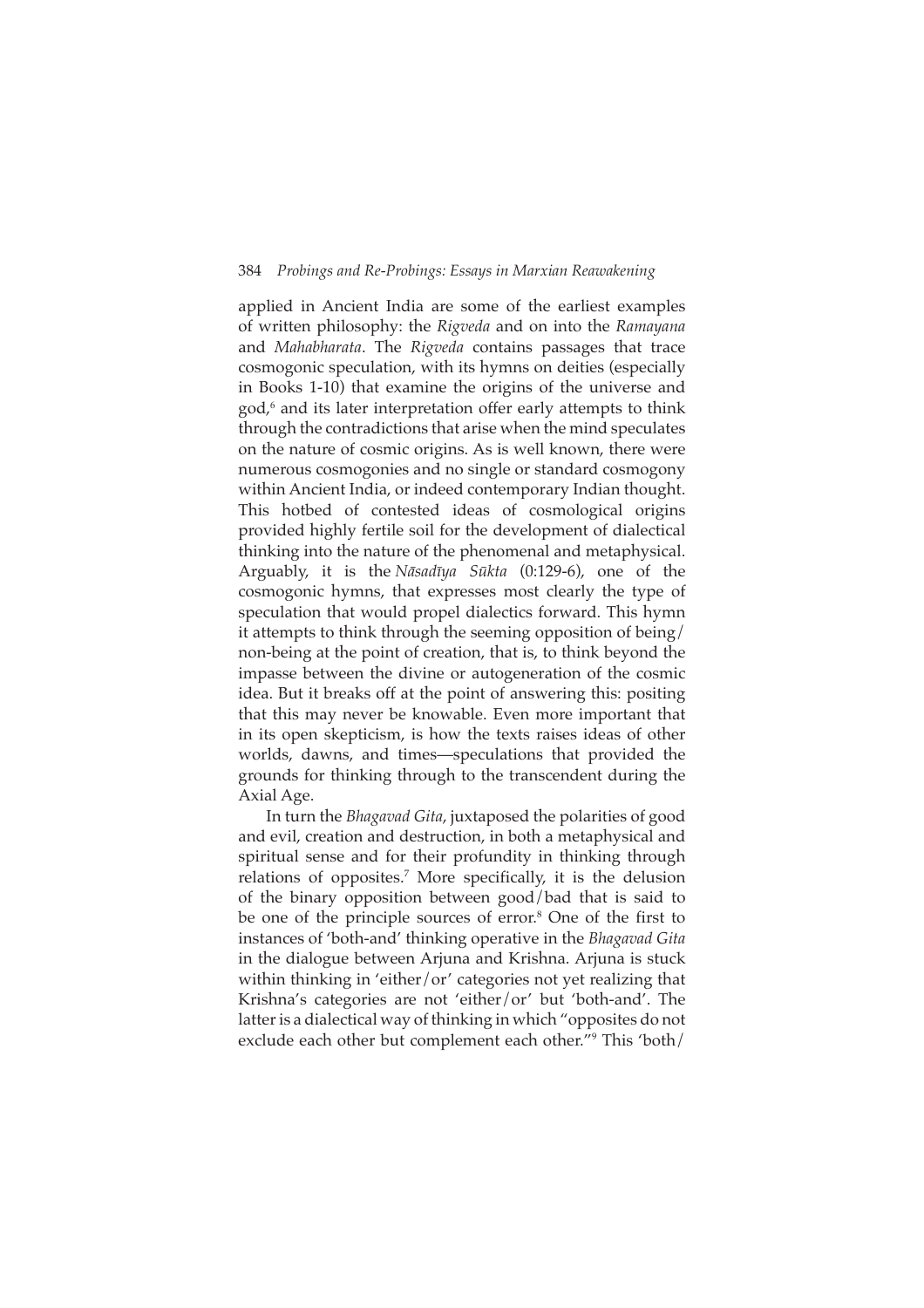and' thinking was taken up in the Axial Age, exemplified in the *Isha Upanishad's* account of Brahma as *both* nirguna Brahman (without qualities) *and* saguna Brahma (with qualities). Yet, even today, many remain stuck in their interpretation of the *Bhagavad Gita* at the point of formal contradiction. As shown by Dorter, these apparent contradictions disappear when they are seen as arguments that are related dialectically rather than analytically. That is, rather than to be solved by conceptual distinction or terminological clarification, it requires a change of perspective or context. For example, Krishna's statement that Brahman [as the ultimate metaphysical reality] is 'neither existent [sat] nor non-existent [asat]' (13.12) is meaningful only at the point where thought pushes through the paradox of thinking existence/being within a sensory or phenomenal frame: "If we understand existence in terms of presence in space and time, and non-existence as absence from space and time, the source of space and time itself can neither be said to exist or not exist."<sup>10</sup> The text compels thought to move dialectically, to push through to a mutual understanding of contradiction rather than opposition.

So how was dialectics first defined in these debates from Ancient India, and, how does this term translate across time to us today? Matilal provides a range of answers to this question. For him, the most relevant Sanskrit term seems to be *vāda* (or *vāda-vivāda*), defined as a bifurcating or divisive debate,<sup>11</sup> and for this reason Matilal refers to dialectic as the Ancient Indian 'art of philosophical disputation'.<sup>12</sup> He sets the scene in post-Upanishad India (we can assume the period between 800-300 BCE) in which philosophy was, as he describes it, "brisk, critical and controversial." As he writes: "No subject was considered too sacred for criticism and refutation." Here the Vedic cosmogony—the theory of the universe, both the mundane and the transcendent, were radically disputed amongst a plethora of schools and individuals. As such, one of the unique features of Ancient Indian dialectics was its spirit of knowledge-seeking. A passage from the Questions of Milinda (*Milinda-pañho*) captures this cooperative intention behind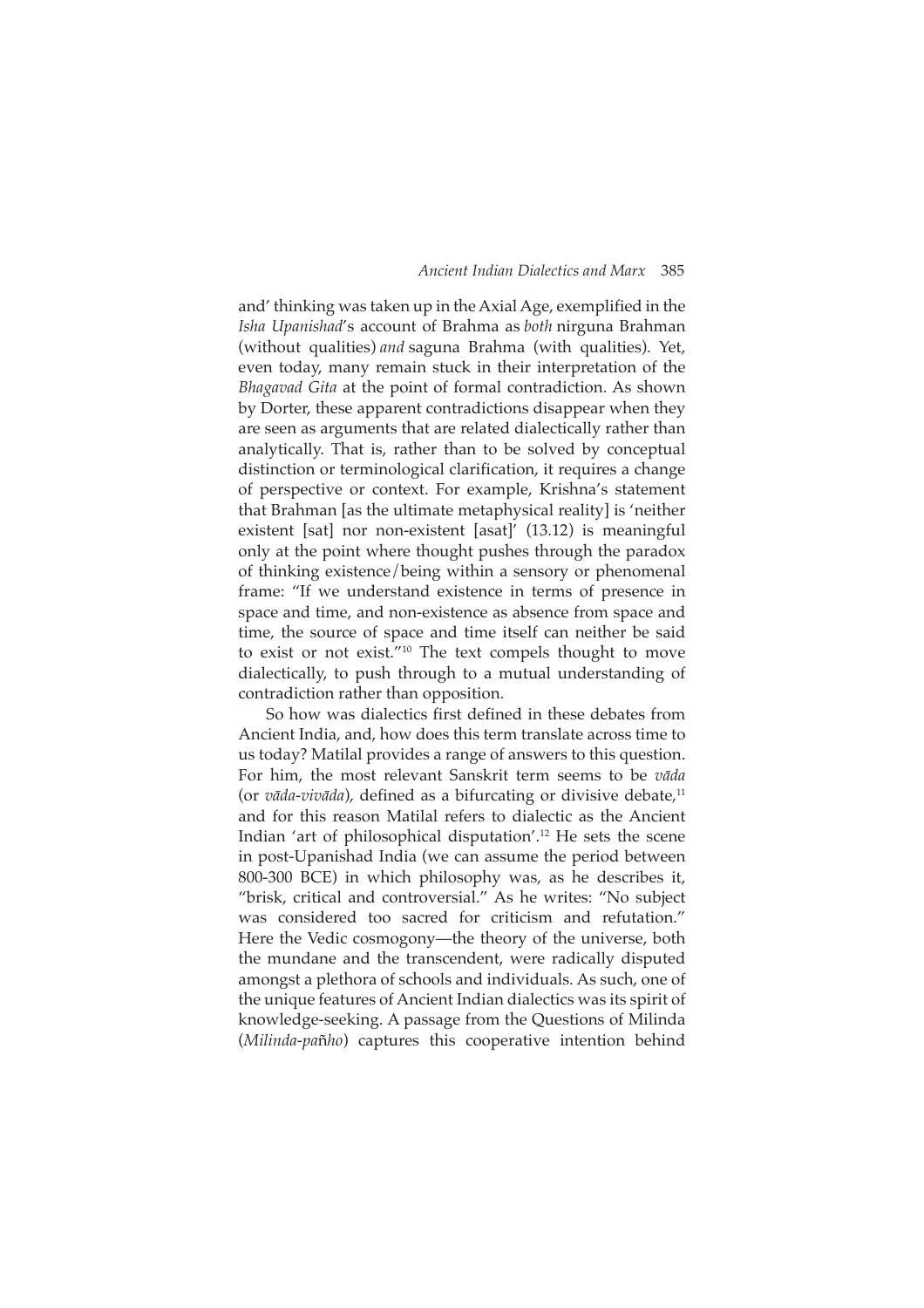dialectics eloquently: "When the scholars debate with one another" [it says] "... there is summing up and unravelling, there is also defeat, and yet the scholars do not get angry at it."<sup>13</sup> Consequently, vāda and vāda-vitandā were upheld as most productive because each involved "honest seekers after truth" within a formal context of "honest and fair debate aimed at the refutation only of the opponent's thesis."<sup>14</sup>

Dialectical thinking also held great practical utility. An exemplar is how dialectics was used at the law courts in Indian society at the time. Solomon shows how legal disputes involved dialectics both in the procedures of intellectual debates, and, syllogistic statements of arguments.<sup>15</sup> The Manusmriti, a legal text on dharma that engages questions of law, rights, and conduct, provides that in cases where "doubts arises" regarding the interpretations of the dharmas, an assembly of ten persons was required to deliberate the matter. This assembly expressly includes a dialectician (alongside Vedic scholars, a logician, and laypeople from different groups i.e. a student, household member, and retiree).<sup>16</sup> Such a rigorous process, and the specific inclusion of a dialectician, demonstrates the level of respect for dialectical thinkers during the Axial period.

The other key aspect of dialectics was that it provided a means for critical, dissenting positions to be expressed in a medium accessible to others, whether orthodox or heterodox. For example, one of the most significant challenges to orthodoxy during this time emanated from the Lokāyata or later Cārvāka school found in the fragments of the Bārhaspatya Sūtras. This school insisted on perception, inferential doubt, and empiricism within a materialistic conception of the cosmos. This school rejected the Vedas, doctrines of Karma/ Samsara, and the notion of the afterlife. They were persecuted by Brahmin and sadly we have lost much of their knowledge. For them, insisting on sense-perception was a defence against the deception and exploitation that could come about through adherence to the Vedas. Importantly, their adherents were usually labelled negativists (nastikah)<sup>17</sup> because through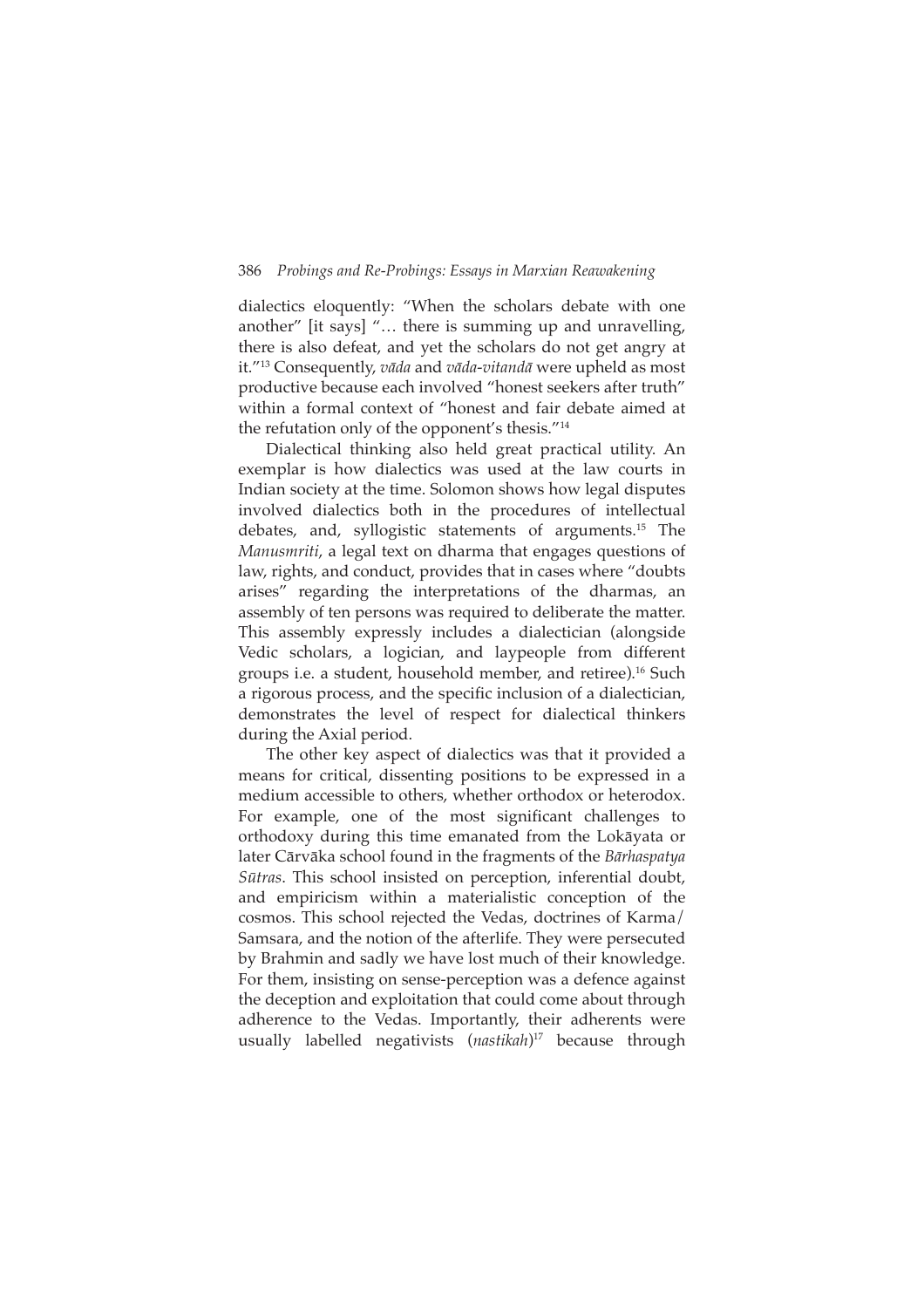logical argumentation they would negate Brahma, the practice of sacrifice, and the authority of the Vedas. As a famous story goes, when the Brahmins defended animal sacrifices by claiming the sacrificed go to heaven, Cārvāka members asked why the Brahmans did not then kill their aged parents to speed them on their way to heaven also? The element of doubt or scepticism deployed with dialectical thought remained a key defence against the imposition or over-reach of metaphysical dogma.

Turning to the importance of relationism within Ancient Indian thought, the Vaisenika Sutra held that both the phenomenal and the 'supra-sensual' worlds exist objectively but that the latter could only be considered from a dualist position, the former from a materialist one. This cosmology contributed to a profound shift in thinking. The Vaiśenika theory of matter rendered the phenomenal world as consisting of countless, eternal atoms (paramanu)-when these atoms interacted generated the cause of all dynamism and movement in the world. This inherence is the source of motion, cause, and change in the phenomenal world—giving Vaiśenika a much wider, relational account of *prakriti* and the patterns of change they could observe in the natural world. Knowledge could obtain a complete understanding of the world of experience, thereby rendering liberation (or Moksha) in material rather than only spiritual terms.<sup>17</sup> In many respects, Nyāya develops this atomistic ontology of Vaiśenika but also made important contributions to epistemology and logic using dialectics. Nyāya recognised illusion and other forms of error in thought were not absolute barriers to liberation but were either flawed, incomplete, or absent cognition—they could be overcome by 'right reasoning' that followed an appropriate Pramanas (epistemology). Soul could be liberated or released (moksha or samsara) through such correct knowledge. In order to ensure accurate knowledge, Nyāya systematised thought to include no less than sixteen principles—though I will focus only on its unique syllogism of five parts, for which Nyāya is most commonly associated with dialectical logic.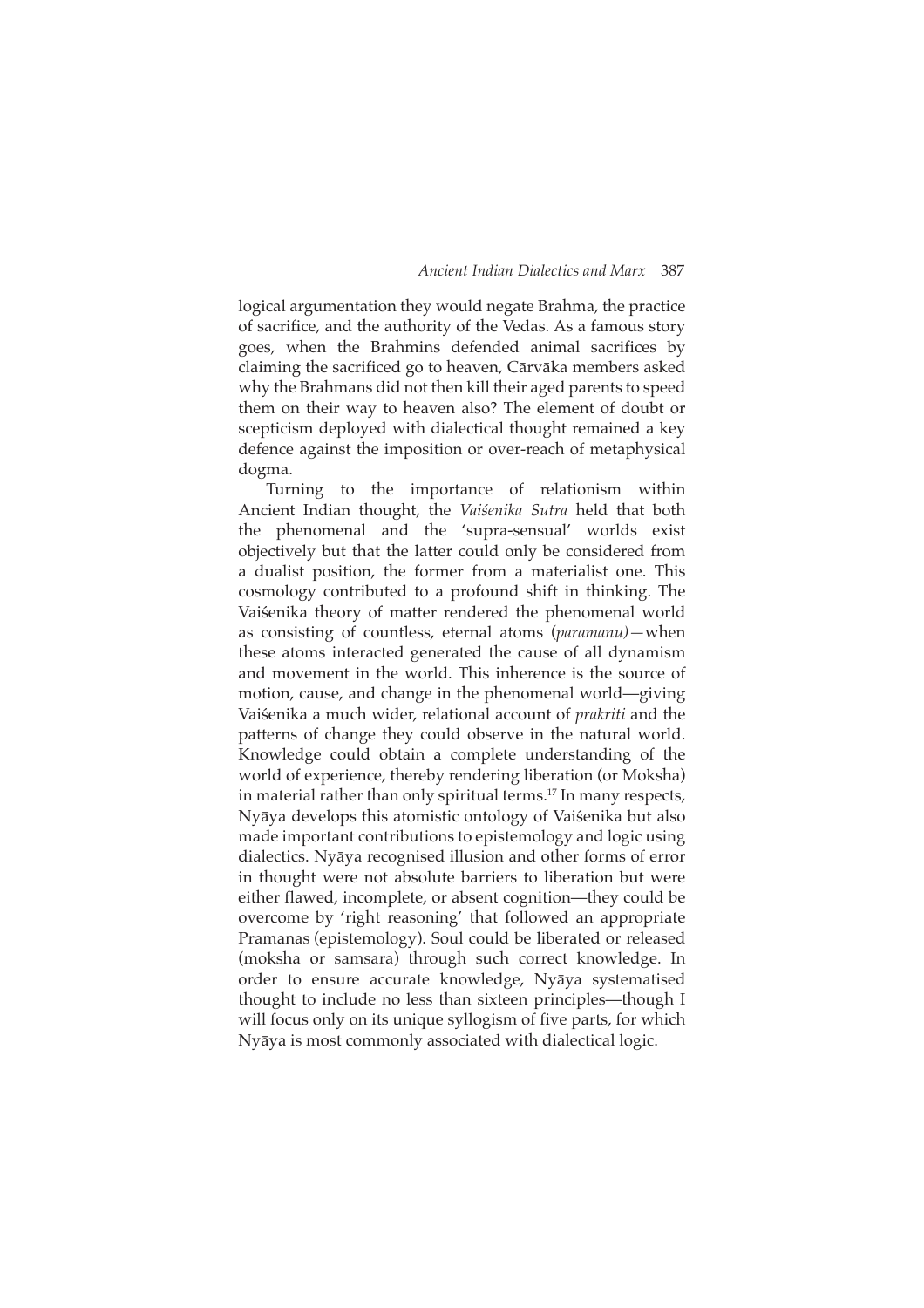This syllogistic method was not deployed for exploring things either known (that could be demonstrated) or unknown (that would require demonstration) but for those in dispute or doubt. This is crucial because it was intended as the "science of inference for the sake of others," that is, areas of doubt or where thought was in contestation and it focused on the intersubjective nature of persuasion and the possible inferences that interlocutor and audience may make. Two components warrant special attention. The first was the denial of any affirmative-negative dichotomy. Regarding dichotomies, the Naiyayikas argued that the absence of something should be regarded as another type of an (irreducible) attribute or quality (akhanda) rather than a form of non-identity. For example, 'this pot is blue' can be known by perception, whereas to know a negation, i.e. 'this pot is not blue' requires inference. Nyāya logic implies that our perceptual apparatus—and I would add memory of comparisons and forms of authority to establish and confirm such knowledge-are sufficient to give both affirmation and denial as assertions, especially in obvious cases. So, for example, regarding the contradictory statement 'It is a blue pot' and 'The pot is not blue' would seem logically inconsistent-they cannot be both true at the same time ('A' and 'not A'). It may be inferred that 'The pot is not blue' because of the positive fact that it is some colour other than blue. However, for Nyaya logicians, in such a move the negative has not been eliminated from the facts but merely "smuggled back into them in the (dis)guise of otherness or difference." That is, they do not readily infer that the nonblue pot must be a colour other than blue, not because this is not a valid inference but because it is not concerned with this level of either/or negation. The fundamental importance of this position is that it pushes thought to oppositional correlatives rather than either/or determinations. For example, when we refer to light/dark, it is their relation that is necessarily implied as conjunction and opposition: without the other, neither would have quality. This would then hold true for all oppositions in which their qualitative dimension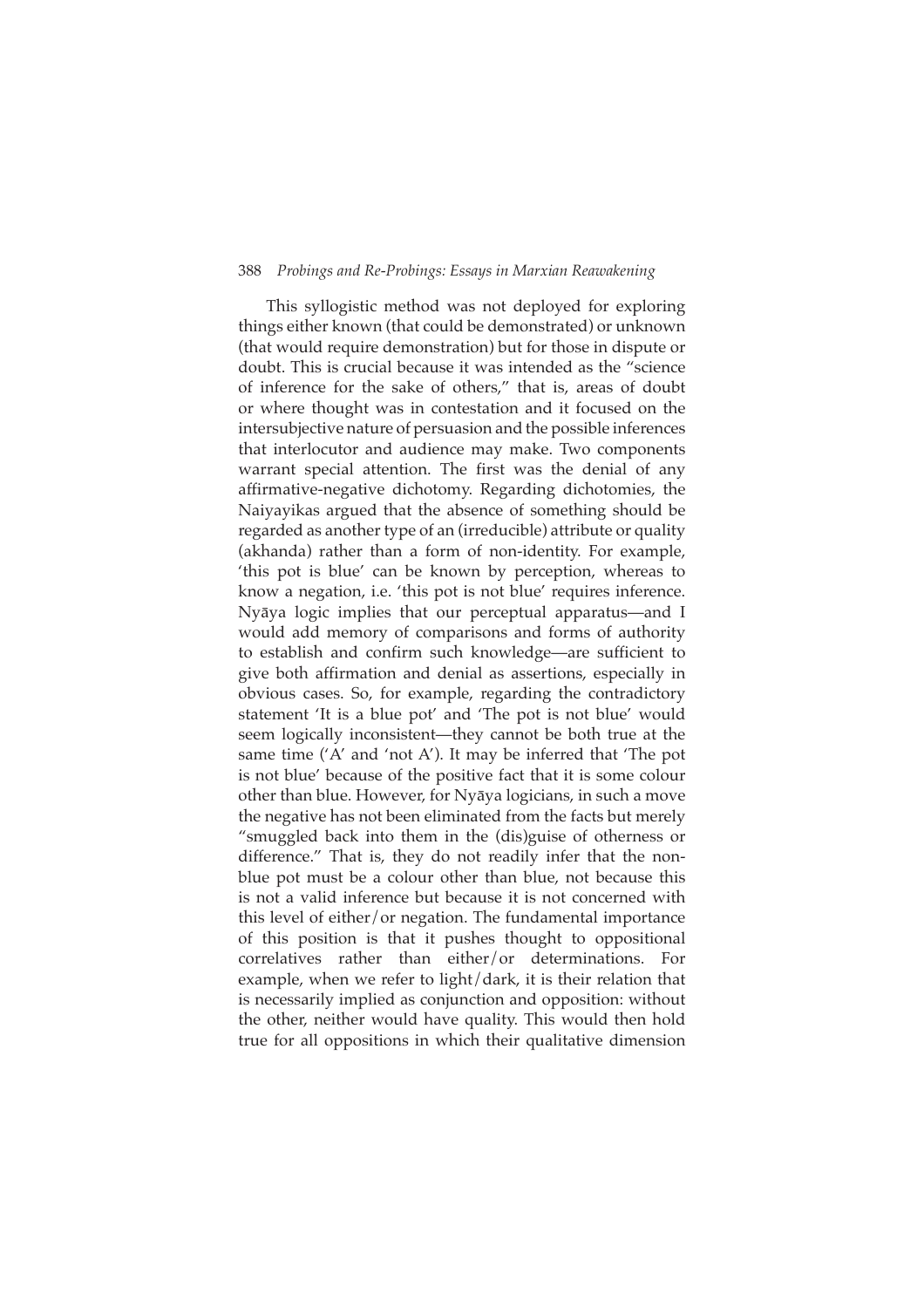is a gradation to be measured by 'more' or 'less' that exhausts itself in the nuances of their detailed qualitative difference. Nuance is a relational quality, *not* a separation of either/ or. Arguably, much of the limitations of the contemporary 'politics of identity' could be overcome by engaging with this type of dialectical thinking. The second component relates to the four kinds of dialectical relations that Nyāya identifies, especially its most unique one, the *svarupa* relation, viśesanatā (the relation between object and sense-organ, but also ontologically over and above the object of awareness). The relation of svarupa/viśesanat**ā** refers to something related to something by a relation to something else, a process of relation that could seemingly be endless.<sup>18</sup> This is best seen as a clear articulation of the philosophy of internal relations—things are not merely tied by secondary relations, these relations must be seen as part of the things in themselves. Nyāya thus postulated a "peculiar" kind of relation, a svarupa relation, which is not to be taken as different from its relata but somehow intrinsic to the thing it-self. For Nyaya, there is no *a priori* necessity for the relation to be taken as different in all cases from its relata. What this thinking pushes toward is an account of a peculiar relation of a thing related to an other that must be seen as *part*  of the thing in-itself—a key theme later echoed and modified by Hegel, Marx and Dietzgen. That is, whereas some would separate these aspects as endless forms of relations, each separate in their identity, and separate in the causal function, *svarupa* refers to an existential quality 'of/between' that is a constitutive attribute of its being.

A final example comes from the concept of *Anekāntavāda* the many sidedness of reality—a concept unique to the Jainist School. In this line of thinking, substances undergo endless change but what we humans perceive are merely single facets of this process. Judgment is therefore conditional: it is true only in the context where the object it refers to remains the same. What is of importance is that Jainist thought detected a powerful limitation to identitarian logic (well before Adorno or other negative dialecticians) in that judgement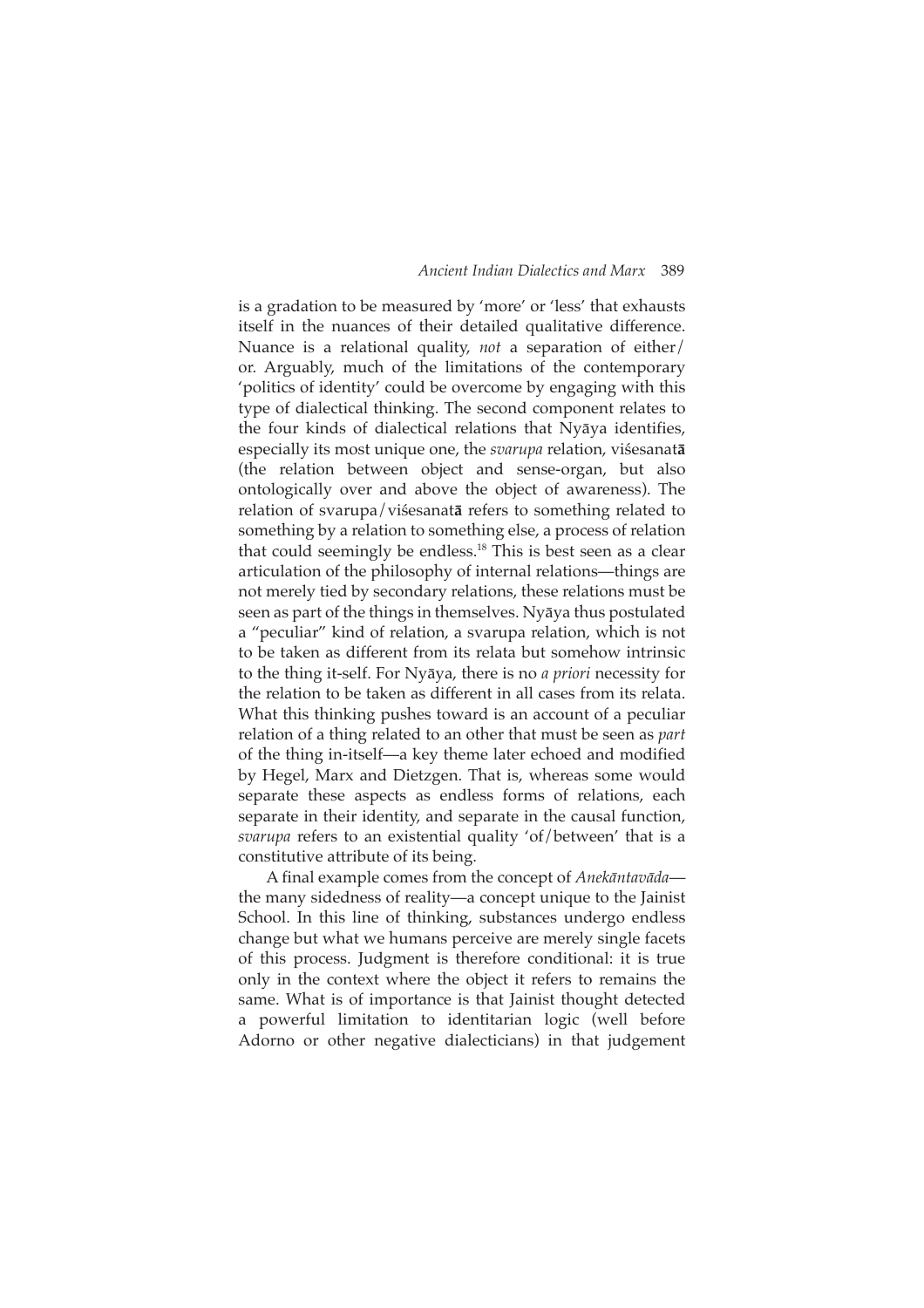must remain humble, even sceptical, of its ability to know the object. The complexity of reality cannot be expressed in a single way because it has a multiplicity of aspects—and hence Jainism erected a way of analysis to understand these various dimensions of truth. To gain knowledge/experience from only one naya (individual character) is, for a Jainist, to become like one of the seven blind men who, each feeling separate parts of an elephant, conclude the single part they hold represents the elephant's true form. To ensure we account for all these many sides, the method of the seven-fold predications, Syādvāda,<sup>19</sup> was deployed that when taken together form a system of logic necessary and sufficient to exhaust the possibilities of all knowledge claims. So Syad'-loosely translated as 'from some viewpoint' or 'may be'—is affixed to every statement to demonstrate its conditional or partial aspect and the logician must go through all of them to show that they have taken in all perspectives.

# Conclusion

Having outlined just a few of the many ways that dialectics was developed and used in Ancient India, it is important to reflect on the knowledge interest that gave such an impetus to dialectics. Dialectics was the tool and weapon used to bolster any side of the disputed metaphysical claims regarding the cosmogony of the post-Vedic world within Axial Age India. Consequently, in many ways the dialectical forms of thought that emerged in Ancient India were essentially parasitic on the Vedic cosmology of which it was made to interrogate. Orthodox ascetics and darśanas rarely ventured outside of this transcendent realm or even asked questions of the mundane. Aside from the Cārvāka, many of its proponents were relatively concerned with using dialectics to explore the material world. In many ways, this led to an ambiguous and paradoxical outcome: dialectics was bound to a set of metaphysical concerns that gave both its motivation to strive into unknowns and yet stunted its wider development and application. Dialectics performed an invaluable service for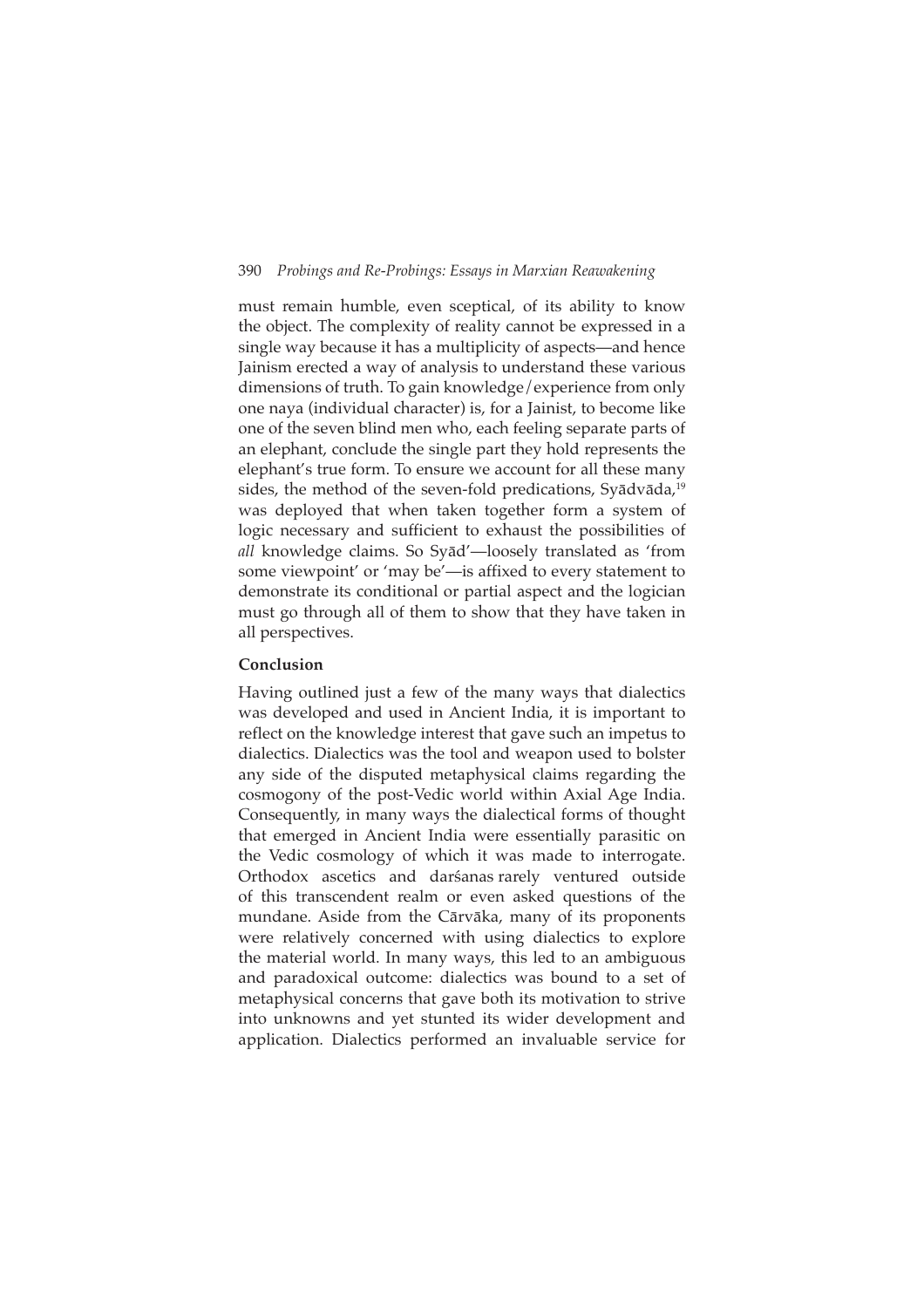metaphysical debates but the manner in which it was pressed into service solely for these needs that meant the subordination of its wider critical functions and potential.

Ancient India dialectics was thus caught in contradiction. On the one hand, the shared basis of the Vedic cosmogonic speculation meant that all sects, ascetics, and philosophers whether orthodox or heterodox—shared the view of flux: that "The only permanence is the permanent transience."<sup>20</sup> On the other hand, there was the forced separation of all things in the dharmic role, later formalised in varna, and social hierarchy. The Brahmin could officiate liturgy and ritual, and the lower castes could hope but it has some cosmic effect, but that was the extent of the practical relation between the mundane and the transcendent. Nondualism retained two worlds in everyday lived experience. Moreover, the Brahmin no longer needed the gods for they had made them compliant to their will through knowledge of ritual in the mundane. They were *the* gods in practice now. In its place, evidence adduced from intuition (*jnana*) or revelatory experience of the Brahmins, denigrated the experience/knowledge of the human condition in *prakti*. As Ancient Indian thought became bound in on itself, there would be no more Axial breakthroughs.

The limited application of dialectics in Ancient India leads to a fundamental external critique: its failure to grasp fully internal relations. Premised on the Vedic notion of inherence that was caught between nondualism *and* the practical separation of the mundane from the transcendent (and domination of the former by the latter), meant a full articulation of relations was not made, at least within the orthodoxy. In this cosmology, we were all Atman-Brahma and yet separate from it. Here, it tended to forget that the construction of the worlds, its multiplicity and transience from Vedic cosmology, was ordered by human mind. The whole was revealed only in certain parts, and most of which the Brahmin had re-established the understanding of the two worlds and varna in ways that actually fragmented the whole. So, whereas the philosophy of internal relations admits a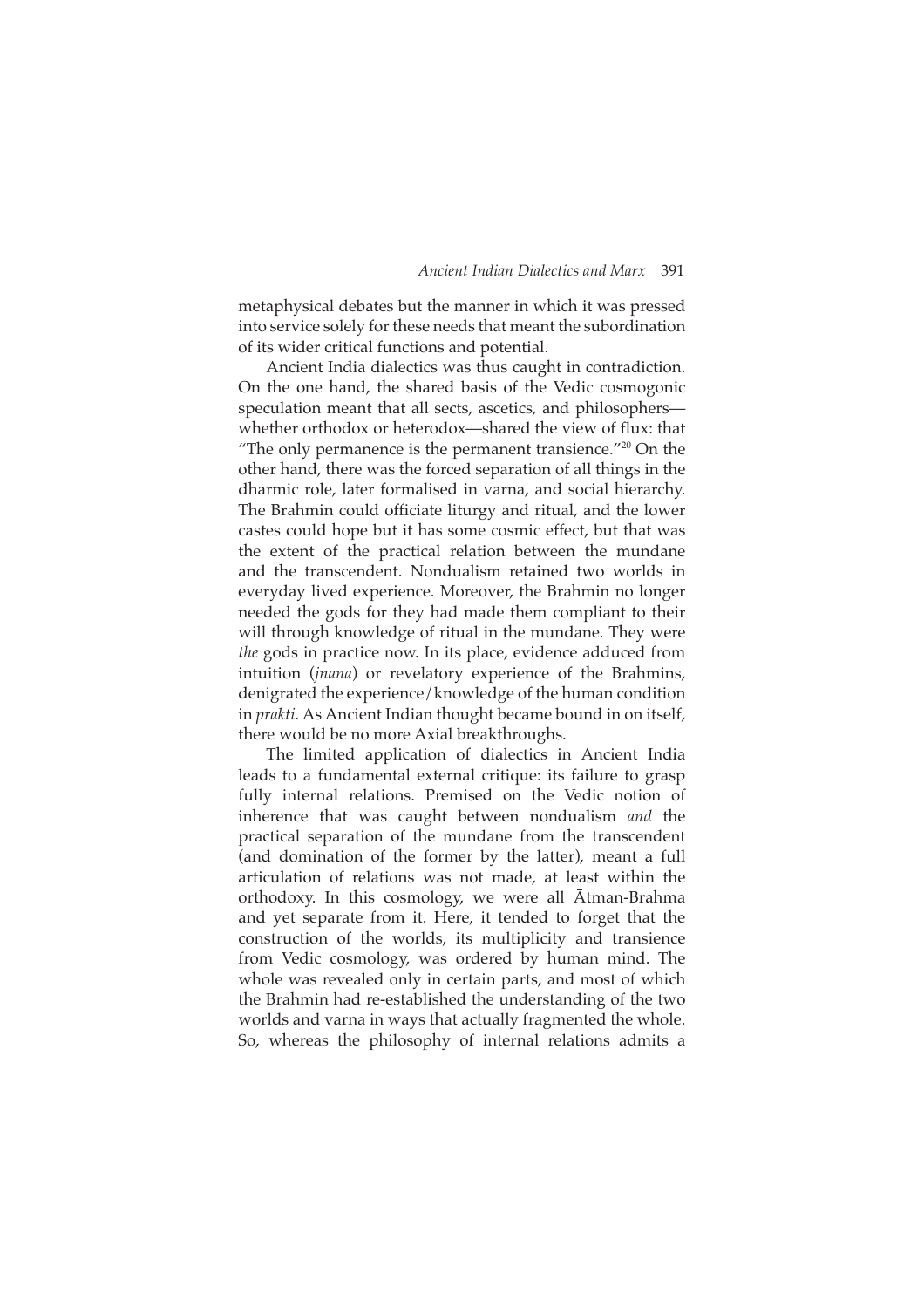practice of abstraction that allows for an even greater variety of second-order relations,<sup>22</sup> it was precisely this aspect that was shut down at the close of India's Axial Age. To riff on Marx and Engels' famous opening of the Manifesto, we could say:

Between the Brahmin and Cārvāka; philosopher and sophist; Mutakallim and Falasifa; in a word, dialectician and nondialectical thinker, have stood in constant opposition to one another, carried on an uninterrupted, now hidden, now open fight, a fight that each time ended, either in a revolutionary reconstitution of thinking or in the relative closing of thought...

# **NOTES**

- 1. The extent to which these civilisation interacted and shared knowledge-systems is a matter of speculation. Yet given what we know of trade and travel routes of this period, it is highly likely there was both cross-pollination of dialectical thought and also auto-generation of dialectical systems particular to each locale
- 2. Karl Jaspers, The Origin and Goal of History.
- 3. See F. Engels, "The Dialectic of Nature," in Karl Marx, Frederick Engels: Collected Works : Frederick Engels: Vol 25, Intl Publishers, 1987.
- 4. K. Jaspers, The Origin and Goal of History, 2.
- 5. See H. Kulke, "The historical background of India's axial age," in The Origins and Diversity of Axial Age Civilisations, (Ed. S.N. Eisenstadt), NY: SUNY, 1986: Chapter 16.
- 6. L. Renou (ed.), Hinduism, NY: Washington Square Press, 1963: 7.
- 7. S.S. Joarder, "Pondering Dialectical Nature in Indian Thoughts," Philosophy and Progress: Vols. LI-LII, January-June, July-December, 2012.
- 8. Note: Krishna embraces dualism when he praises nonviolence but not its complement, violence. This appears as one of the very few times duality is retained but it is only retained because both are characterised by attachment and difference, whereas in the latter pair only violence is attached and nonviolence unattached. As explained by Dorter, precisely because Arjuna does not want to fight, his fighting would not be an act of violence, i.e. attached. To act from dharma rather than desire exempts the action from being violent. See K. Dorter, "A Dialectical Reading